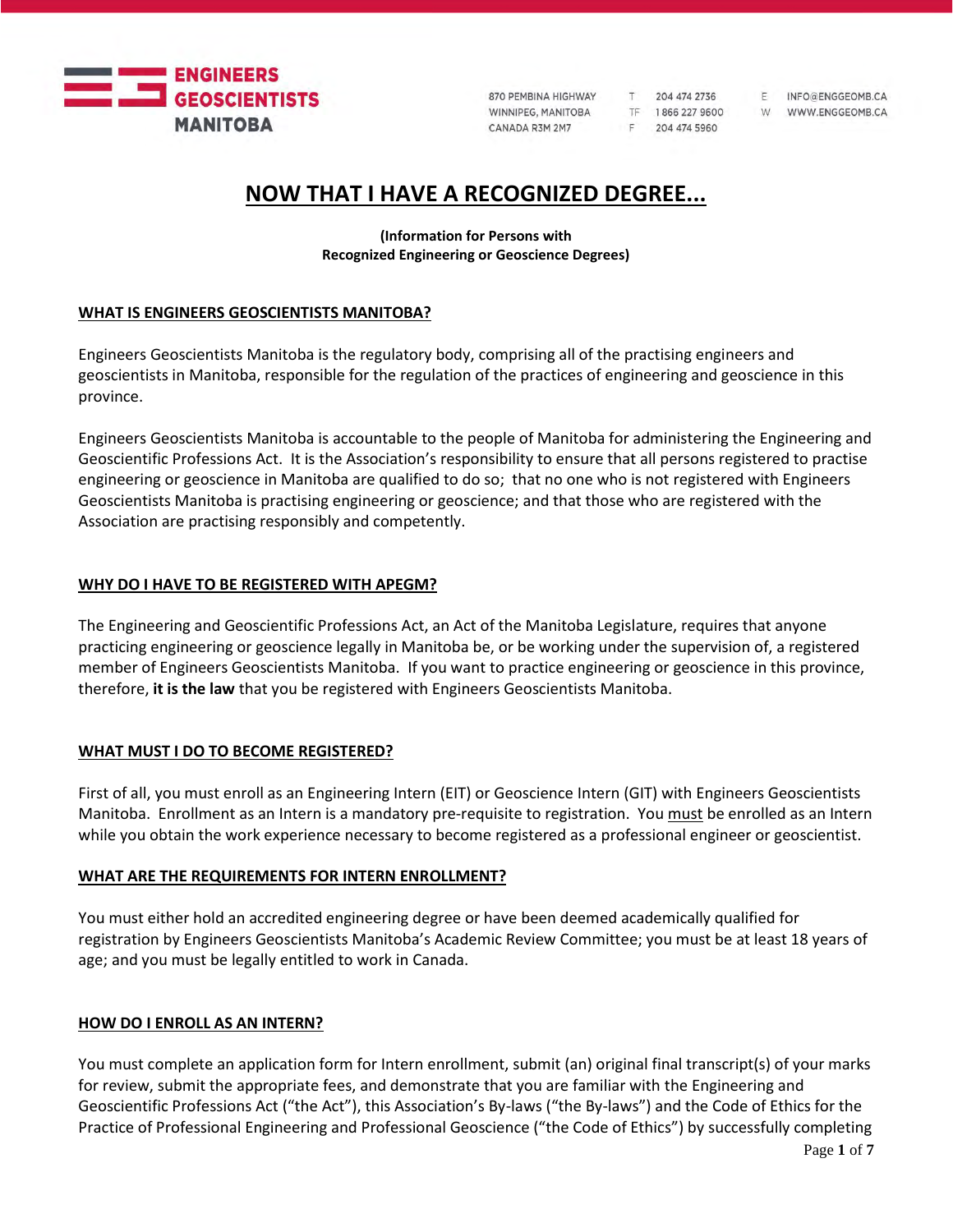

204 474 2736 TF 1866 227 9600 F 204 474 5960

 $T$ 

F INFO@ENGGEOMB.CA W WWW.ENGGEOMB.CA

the online Act, Code of Ethics and Bylaws (ABC) Test. You will also be required to sign a statement in which you agree to be bound by, and to practise engineering or geoscience in accordance with, the Act, the By-laws and the Code of Ethics.

*To obtain an application form download it from the website[: http://enggeomb.ca/MIT.html](http://enggeomb.ca/MIT.html) To write the ABC test, email the Association office, giving your first and last name as well as a current email address and mailing address. Indicate that you wish to write the ABC test. The staff member will then create a membership number for you which will enable you to log in and write your test online. Instructions for logging in are here: <http://enggeomb.ca/MembersWebsite.html> .* The reference documents are available on the web at: [http://enggeomb.ca/ActBylawsCode.html.](http://enggeomb.ca/ActBylawsCode.html)

Send your completed application to our Registration Coordinator. Once she has received the completed application and the online ABC test has been passed, she will place your application on the agenda for the Registration Committee (RC). Dates for the next RC are here: <http://www.apegm.mb.ca/RC.html>

IMPORTANT: if you've been a student member or an assessment applicant or have previously applied to Engineers Geoscientists Manitoba, you will already have a membership # with us. Please quote this number when you contact the office. If you are uncertain whether you have a number or not, make sure you ask. We want to minimize the possibility of duplicate records being created for the same person!

# **WHAT IF I FAIL THE ACT, BYLAWS, CODE OF ETHICS(ABC) TEST?**

As the test is "open-book" and straight forward, it is unlikely that you will fail. In the event that you do, however, you will be given another opportunity to pass it. Remember, our concern at this point is only that you be familiar with the Act, By-laws and Code of Ethics. (If you fail the test three times, you may be asked to attend an interview, during which you will discuss the purpose and function of the Association, following which you will be given a long-answer test to complete.)

# **ONCE I BECOME AN INTERN, WHAT NEXT?**

Intern enrollment is only the beginning! As an Intern, you will be required to participate in a structured program, whereby this Association will guide, record, monitor, and review the progress and quality of your engineering or geoscience work experience, professional development activity, and professional service activity. You will be expected to obtain employment **under the supervision of a registered professional engineer or a registered professional geoscientist who assumes responsibility for your work,** and commence with the acquisition of the appropriate work experience.

# **WHAT CONSTITUTES ACCEPTABLE WORK EXPERIENCE?**

Since January 1, 1995, Engineers Geoscientists Manitoba requires all applicants for registration to have obtained at least four years' acceptable work experience, normally following academic qualification, under the guidance and supervision of a registered professional engineer or a registered professional geoscientist who assumes full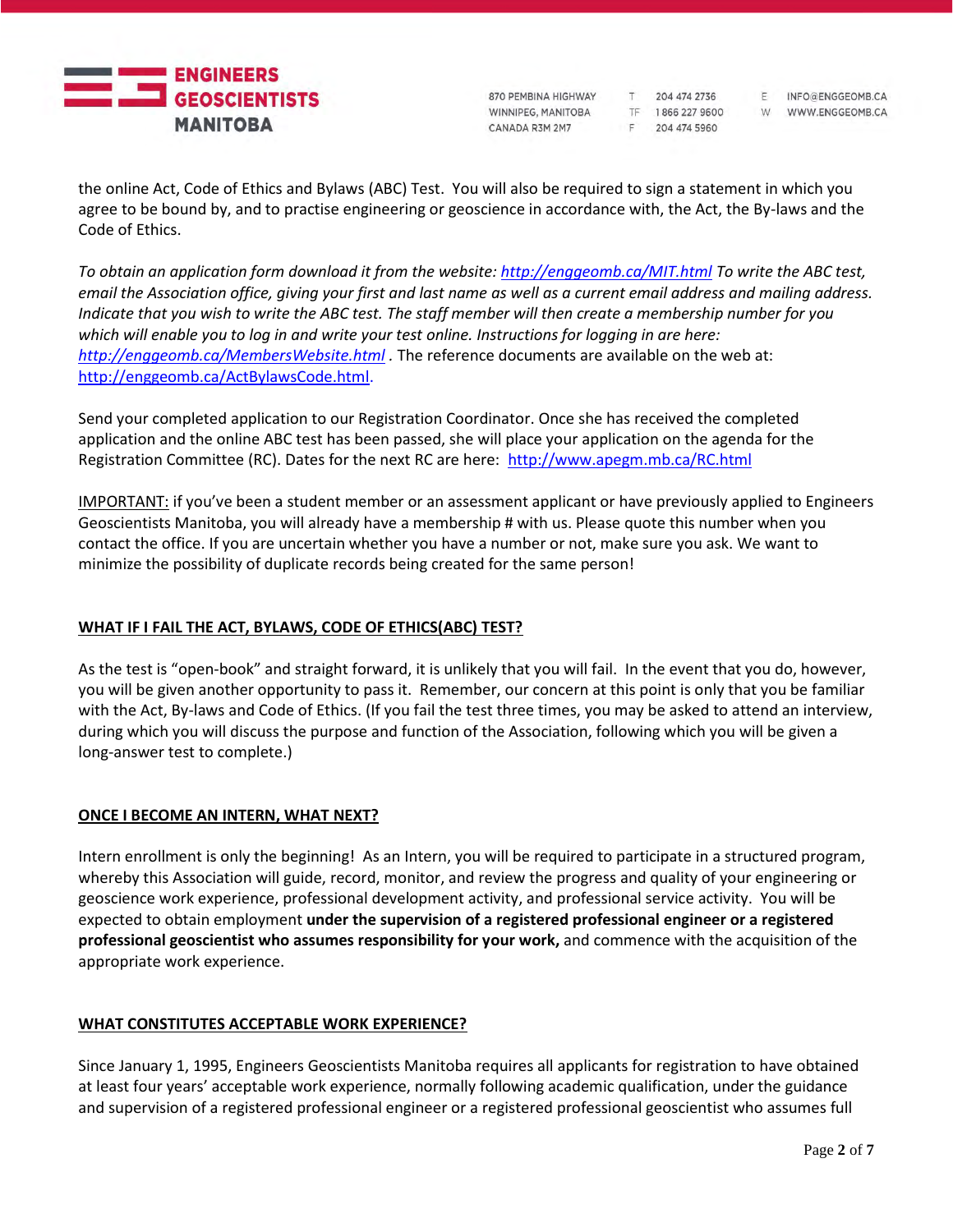

204 474 2736 TF 1866 227 9600 F 204 474 5960

T

F INFO@ENGGEOMB.CA W WWW.ENGGEOMB.CA

responsibility for the technical quality of the Intern's work. At least one year of this experience must be obtained in a Canadian environment.

Acceptable work experience has been defined as comprising the practice of professional engineering or professional geoscience which **must include** the application of theory, as well as exposure to the areas of practical experience, management, communication skills development, professionalism, ethical responsibilities, and the social implications of engineering or geoscience.

Details regarding acceptable work experience are included in the documents entitled "Nature of Acceptable Engineering Work Experience" and "Nature of Acceptable Geoscientific Work Experience". Make sure you review these documents at[: http://enggeomb.ca/ProgressReports.html](http://enggeomb.ca/ProgressReports.html)

# **I AM PLANNING ON'S DEGREE. WILL THAT COUNT?**

If you are enrolled as an Intern, if you obtain an M.Sc. degree in engineering or geoscience from an institution with a recognized undergraduate program in the same discipline, if your thesis will be completed under the guidance and supervision of a registered professional member, and if that professional member considers the work completed in the preparation of the thesis to comprise the practice of engineering or geoscience, you **may**  receive work experience credit for your thesis work. Please review the FAQ page of the Pre-Registration Program for more information[. http://enggeomb.ca/RegistrationFAQ.html#MIT](http://enggeomb.ca/RegistrationFAQ.html#MIT)

# **HOW ABOUT A PH.D. DEGREE, AND POST-DOCTORAL RESEARCH WORK?**

Provided that you are enrolled as an Intern while completing your research work, and provided that it satisfies the criteria for "Nature of Acceptable Engineering Work Experience" or "Nature of Acceptable Geoscientific Work Experience", the work experience obtained during the preparation of the doctoral thesis, or during post-doctoral research work, may well qualify as acceptable work experience. Again, progress reports should be submitted for every twelve months' experience obtained.

# **WHAT IF I'M WORKING IN AN AREA DIFFERENT FROM THE AREA OF MY DEGREE?**

The purpose of the work experience requirement is to demonstrate that you are able to put your education into practice. If you are working in an area different from your discipline of graduation, you may well require additional training or education, which will mean that you will likely require more than the four-year minimum to obtain sufficient qualifying work experience. Every case is different however, so please ask if you are uncertain.

# **HOW WILL I KNOW IF MY WORK EXPERIENCE WILL BE ACCEPTABLE TO THE ASSOCIATION?**

By being an Intern, you will be participating in a structured program to guide, record, monitor, and review the progress and quality of your work experience.

As part of the Association's Mandatory Pre-Registration Program, you and your supervisor are required, for every twelve months of your experience (or more often, if you change jobs), to submit to the Association progress reports describing your work experience. Our Experience Review Committee will consider these reports, and will notify you of any concerns it may have regarding any of your work experience.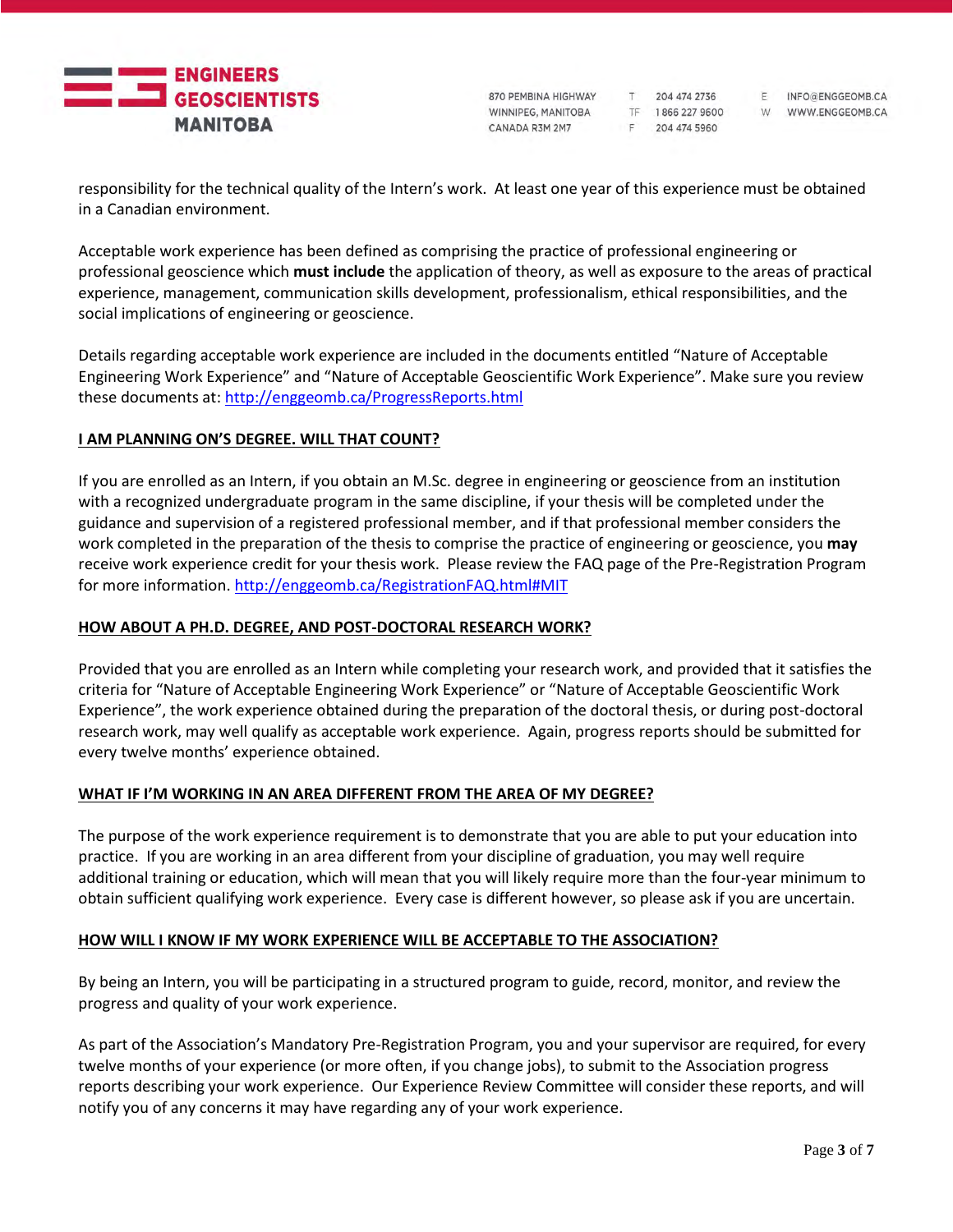

204 474 2736 TF 1866 227 9600 F 204 474 5960

 $T$ 

F INFO@ENGGEOMB.CA W WWW.ENGGEOMB.CA

### **WHAT IF I ALREADY HAVE SOME WORK EXPERIENCE BEFORE I BECOME AN INTERN?**

Normally, the Experience Review Committee will only consider up to three months' experience obtained within the Province of Manitoba prior to enrollment as an Intern with this Association.

If you have recently moved to Manitoba, and have obtained engineering or geoscientific work experience elsewhere, you are urged to submit progress and supervisor reports for all engineering or geoscience experience obtained outside the province as soon as possible after enrollment as an Intern.

Progress forms which contain sections to be completed by the supervisor and mentor (as applicable) are available through your online profile . Our Experience Review Committee will consider these reports, and will notify you as to the acceptability of your previous work experience. You and your supervisor(s) will be required to submit progress reports every twelve months, until you are eligible for registration. All feedback from the Experience Review Committee goes back to your online profile, so you must log in to check.

## **WHAT IF SOME OF MY WORK EXPERIENCE WAS OBTAINED IN ANOTHER COUNTRY?**

No problem! If you can provide references from professional engineers or professional geoscientists (or the foreign equivalent), foreign work experience may count for **up to three years** of your work experience. **Twelve months** of your work experience, however, must have been obtained in Canada or in a Canadian environment. For those who've gone through the academic assessment program, only work experience gained after the deemed date of academic qualification will be considered. (Check the letter of academic qualification for this date.)

#### **WHAT IF THERE IS NO PROFESSIONAL ENGINEER OR PROFESSIONAL GEOSCIENTISTS SUPERVISING MY WORK?**

The Engineering and Geoscientific Professions Act requires that all engineering and geoscientific work be performed by, or "under the immediate and direct personal supervision and guidance of", a professional engineer or geoscientist "who assumes all responsibility for the work". There must, therefore, be a professional engineer or a professional geoscientist supervising your work.

If there is no professional engineer or professional geoscientist at your place of employment, and if your work involves the practice of professional engineering or professional geoscience, you must have regular contact with a professional engineer or professional geoscientist who assumes all responsibility for your engineering/geoscience work (a mentor). Ideally, your employer will engage the professional engineer or professional geoscientist to serve as a consulting supervisor to you while you obtain the necessary experience.

You will be asked to identify your supervisor(s) in your online progress report; and you will be expected to advise the Association immediately if your supervisor ceases to assume responsibility for your work and you are unable to find another professional member to supervise your work. Both the mentor engineer or geoscientist and your direct (non-member) supervisor should complete their portions of the online progress report for each twelve month period.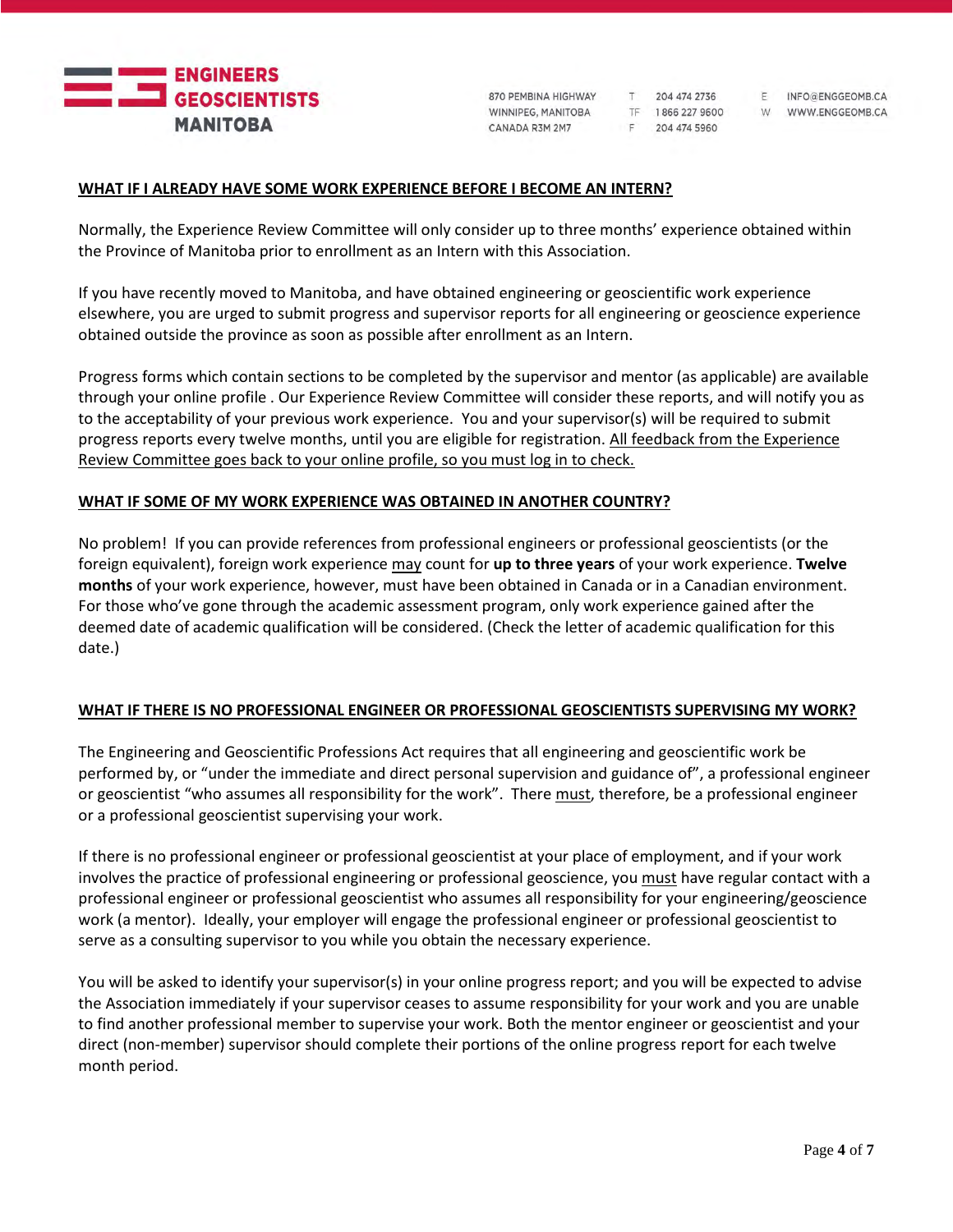

T 204 474 2736 TF 1866 227 9600 F 204 474 5960

F INFO@ENGGEOMB.CA W WWW.ENGGEOMB.CA

## **DOES THE ASSOCIATION HAVE ANY OTHER PRE-REGISTRATION REQUIREMENTS?**

Yes. In addition to acquiring four years of acceptable work experience, and in order to prepare you for registration at the end of this "apprenticeship" period, the Association requires that you:

- a) complete a program of continuing education/professional development;
- b) engage in a number of volunteer service activities; and
- c) pass the National Professional Practice Examination.

# **WHAT ARE THE ASSOCIATION'S CONTINUING EDUCATION/PROFESSIONAL DEVELOPMENT AND VOLUNTEER SERVICE REQUIREMENTS?**

Throughout your formative period, you will be expected to enhance your professional and personal development by taking courses and seminars, attending conferences, becoming involved with technical and professional organizations, etc., and generally developing an appreciation of, and a commitment to, life-long learning. As a part of the Association's Pre-Registration Program, you will be required to engage in a minimum number of hours of continuing education/professional development activity annually. You are also expected to develop an appreciation of the volunteer nature of the profession, and to participate in volunteer service activities each year.

*Details regarding acceptable activities, courses, etc. are at the website.*

# **HOW WILL THE ASSOCIATION MONITOR MY CONTINUING DEVELOPMENT/PROFESSIONAL DEVELOPMENT AND VOLUNTEER SERVICE ACTIVITIES?**

Upon your enrollment as an intern, and every twelve months thereafter until you are registered, you and your supervisor(s) will be asked to annual online progress reports, detailing your work experience. These forms will be examined, and you will receive feedback from Engineers Geoscientists Manitoba.

#### **HOW DO I FOUND OUT ABOUT THE NATIONAL PROFESSIONAL PRACTICE EXAMINATION?**

The Professional Practice Examination is offered three times a year. The examination is a national examination, administered by the Association of Professional Engineers, Geologists of Alberta (APEGA).

The text books are available from the McNally Robinson bookstore in Winnipeg or from Amazon.ca. Details and the registration process are available from the Association's web site **(www.enggeomb.ca).** You should allow two to three months to study the materials before writing the examination.

#### **WHEN WILL I BE ELIGIBLE TO TAKE THE EXAM?**

You are be eligible to take this exam at any point while you are enrolled in the pre-registration program or on the exam program. **You will not be allowed to register as an engineer or geoscientist until you have successfully completed the NPPE.**

#### **WHAT IF I FAIL THE NATIONAL PROFESSIONAL PRACTICE EXAM?**

You will be required to repeat it at your own cost.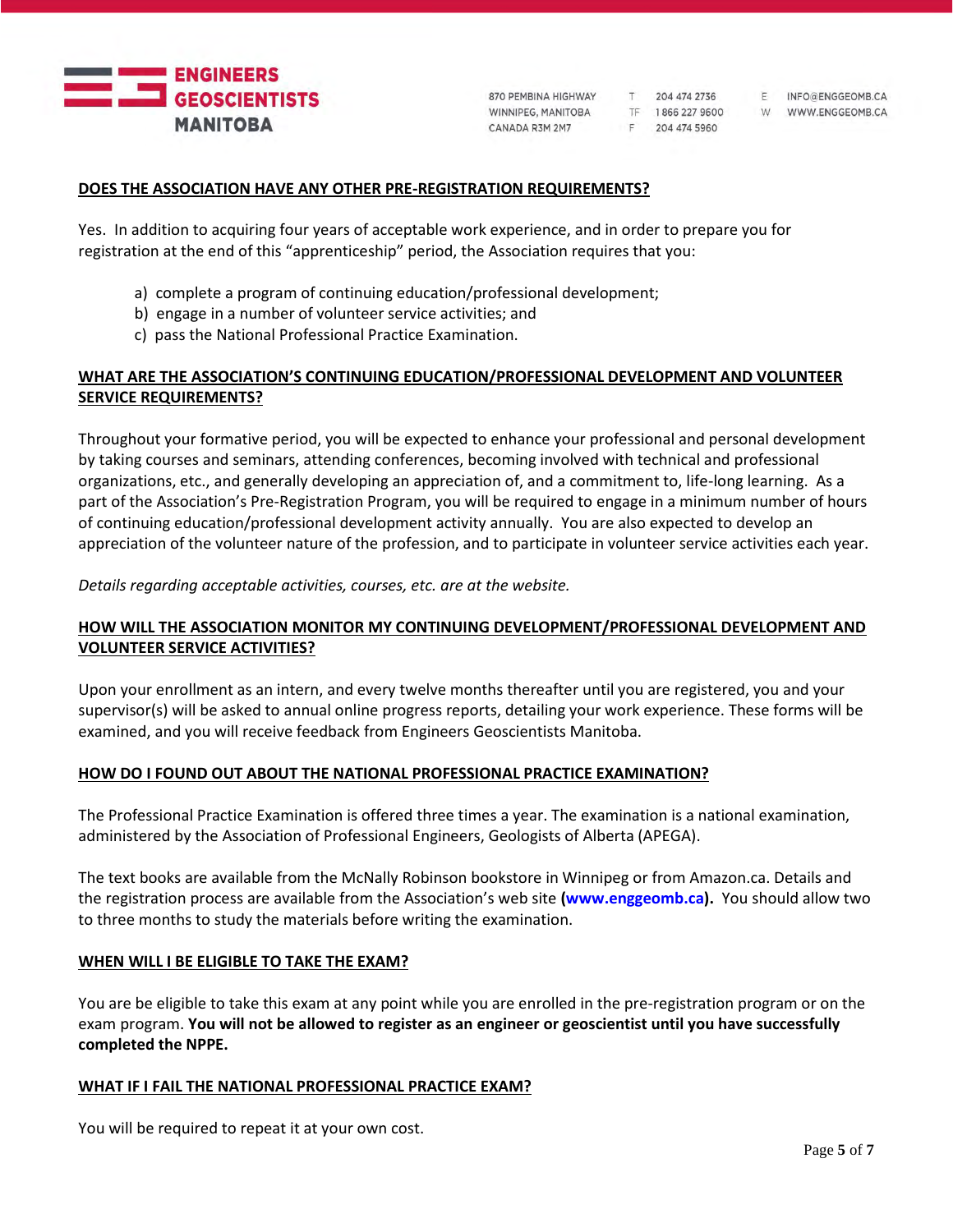

T 204 474 2736 F 204 474 5960

F INFO@ENGGEOMB.CA TF 1866 227 9600 W WWW.ENGGEOMB.CA

## **IS THERE ANYTHING ELSE?**

This Association also recommends that you establish informal relationships with professional members, other than your supervisor, to provide advice, support, and impartial, third-party guidance.

Finally, this Association has an English language proficiency requirement, and reserves the right, where appropriate, to require you to demonstrate proficiency in oral and written English.

# **WHAT DO I DO WHEN I'VE OBTAINED THE FOUR YEARS' EXPERIENCE AND PASSED THE PROFESSIONAL PRACTICE EXAMINATION?**

As an Intern, you will be guided through the Pre-Registration Program, to registration. Once the Experience Review Committee is satisfied with your work experience, your professional development activities, your volunteer service activities, and your performance on the professional practice examination, it will invite you to "apply" for registration by naming professional members who are familiar with your work and can provide character references on your behalf.

## **WHAT WILL YOU BE ASKING MY REFERENCES?**

Your referees will be asked to verify your work experience, to provide information on your growth in terms of both technical and professional judgement, and to provide opinions as to your professionalism, integrity, character, ability to work effectively as part of a team, ability to assume responsibility, commitment to life-long learning, etc.

#### **WHAT NEXT?**

Your references will be reviewed by the Experience Review Committee and, once accepted, your file will be placed before the Registration Committee. Upon approval of your application by the Registration Committee, you will be a registered professional member.

#### **WHAT WILL ALL OF THIS COST?**

To enroll as an Intern with Engineers Geoscientists Manitoba, you must pay the Association's non-refundable Admission Fee plus the annual dues for the year. (All fees quoted include GST.) The fees are available at <http://enggeomb.ca/Dues.html>

While enrolled as an Intern, you will be required to pay the annual dues, plus GST.

The Professional Practice Examination fees are available here:<http://www.enggeomb.ca/PPE.html>

When you are invited to provide references for registration, you will be asked to pay a lump sum which represents the difference in the professional member dues and the Intern dues for the number of months which are remaining in the year.